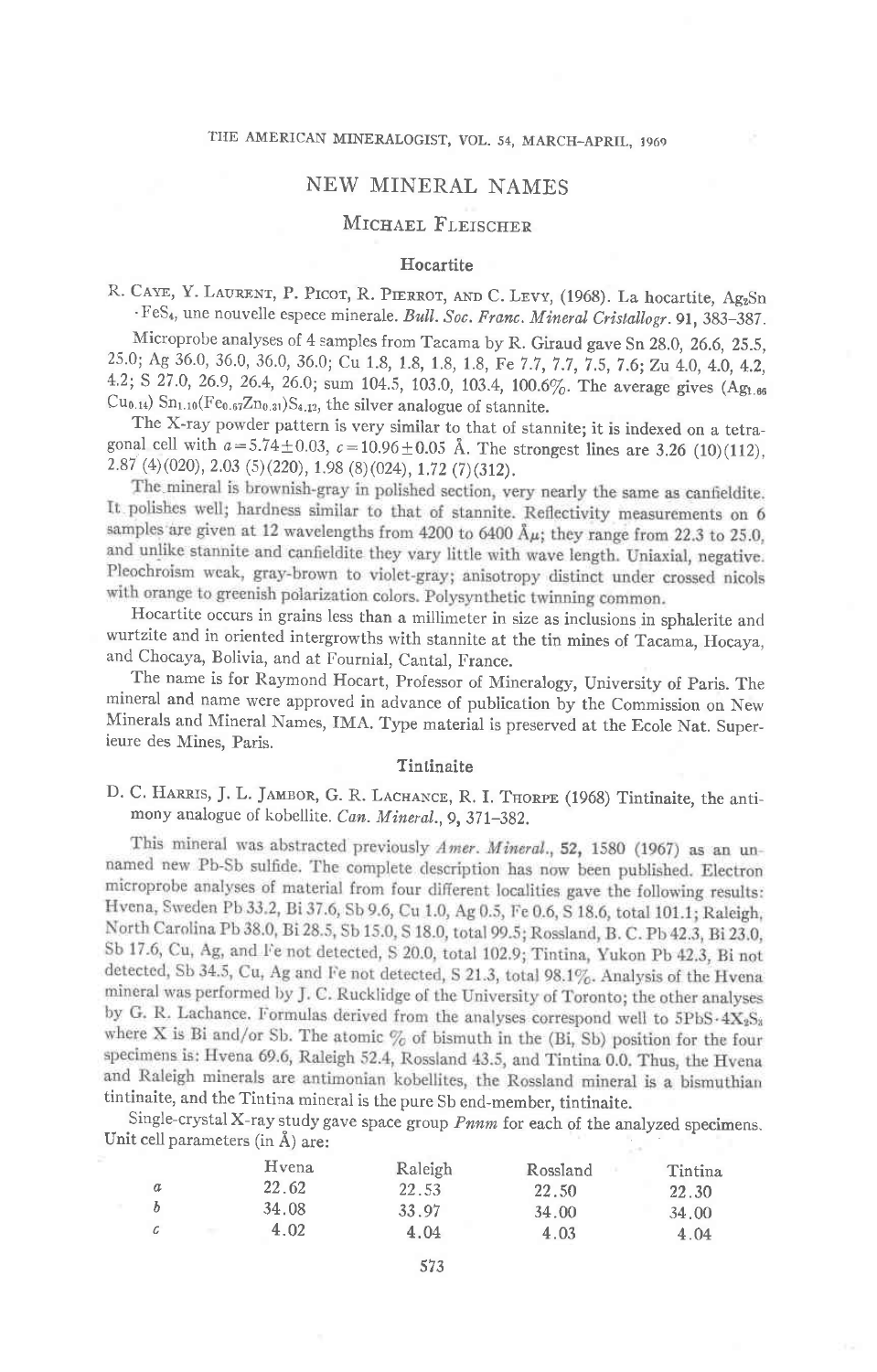The linear variation of the  $a$  dimension with composition may permit the  $a$  value to be used as a measure of the atomic percent of Bi (or sb). x-ray powder data (114.6 mm. diam. camera, Ni-fiItered cu radiation) are given for all four specimens. The data for Hvena and Tintina are indexed. For the Hvena kobellite  $(31 \text{ indexed spacings and } 4 \text{ others})$ , the strongest lines  $(\text{in } \text{Å})$  are: 3.54  $(10)(560)$ , 3.41  $(9)(0.10.0)$ , 2.72  $(5)(381, 471)$ , 3.98  $(4)$  $(460, 540)$ , and 3.27  $(4)(341)$ . For Tintina tintinaite  $(39 \text{ indexed spacings and } 3 \text{ others})$ , the strongest lines (in Å) are: 3.40 (10) (640, 0.10.0, 331), 3.51 (8) (560), 2.71 (7) (381, 471), 2.022 (6)(--), and 2.87 (5)(371). A characteristic feature of the Tintina pattern is the medium strong spacing at 2.022 (6) which appears as a doublet (2.039 and 2.019) in the other patterns.

The pure tintinaite occurs at the Tintina Silver Mines, Yukon, Canada, as small masses up to 2 mm in diameter and as veinlets filling interstices and fractures in malachite-stained weathered quartz. Color is lead-gray with a black streak and metallic luster. It has a well-developed [010] cleavage. The Talmage hardness is C-. Tintinate is associated with jamesonite. Other minerals in the area are: argentian tetrahedrite, galena, sphalerite, pyrite, arsenopyrite, marcasite, bournonite, owyheite, pyrrhotite, and chalcopyrite. The Rossland tintinaite was found on the dump of the Deer Park mine, Rossland, British columbia, canada. It occurs as blades in granular quartz. The blades sometimes form parallel aggregates up to 2 mm by 0.5 mm. Somewhat radiating fibrous clusters also occur. The mineral is associated with pyrite, arsenopyrite, pyrrhotite, chalcopyrite, and magnetite.

The density of Tintina material is 5.48 (calc) and 5.51 (predicted). For Hvena Kobellite the density is 6.51 (calc) and 6.48 (meas).

Rotation and reflectivity measurements for Rossland material are as follows: at 546 nm the rotation angle  $Ar$  is 1.84° and the phase difference 2 $\theta$  is 0.8° +; approximate uniradial reflectivities at 546 nm are  $Rp$  36.6, Rm 39.0 to 41.1 and  $Rg$  45.4.

Type specimens of the Rossland bismuthian tintinaite are preserved in the mineral collections of the Royal Ontario Museum, Toronto. The studied Tintina tintinaite is preserved in the systematic collections of the Geological Survey of Canada, Ottawa; others are in the research collections of the Dept. of Geology, University of Toronto.

Drscussrox.-The authors propose that the series be designated as the kobellite series and that those members with atomic ratio Bi:Sb<1 be called tintinaite and those with Bi: Sb>1 be called kobellite. The name was approved before publication by the Commission on New Minerals and Mineral Names, IMA.

J. A. Mandarino

### Nuffieldite

P. W. KINGSTON (1968) Studies of mineral sulphosalts: XXI-Nuffieldite, a new species. Can. Mineral., 9, 439-452

A mineral which occurs in a small quartz vein in the Lime creek stock near Alice Arm,lead-gray to steel gray in color on freshly broken surfaces. The surface tarnishes to a pale iridescent grayish-green to reddish brown color. The streak is dark greenish-gray to black. Some of the crystals are prismatic to acicular in habit and are deeply striated and channelled parallel to [001]. Usually, the crystals are about 1 mm long by 0.01 mm to 0.03 mm in diameter, but some attain a length of 3 mm. Another habit consists of sub-parallel aggregates of stubby deeply striated prisms, with individuals averaging 0.5 mm by 0.2 mm in diameter. Both types of crystals are unterminated. The mineral is very brittle. Fracture uneven to flat conchoidal. Cleavage indistinct normal to [001] and excellent parallel to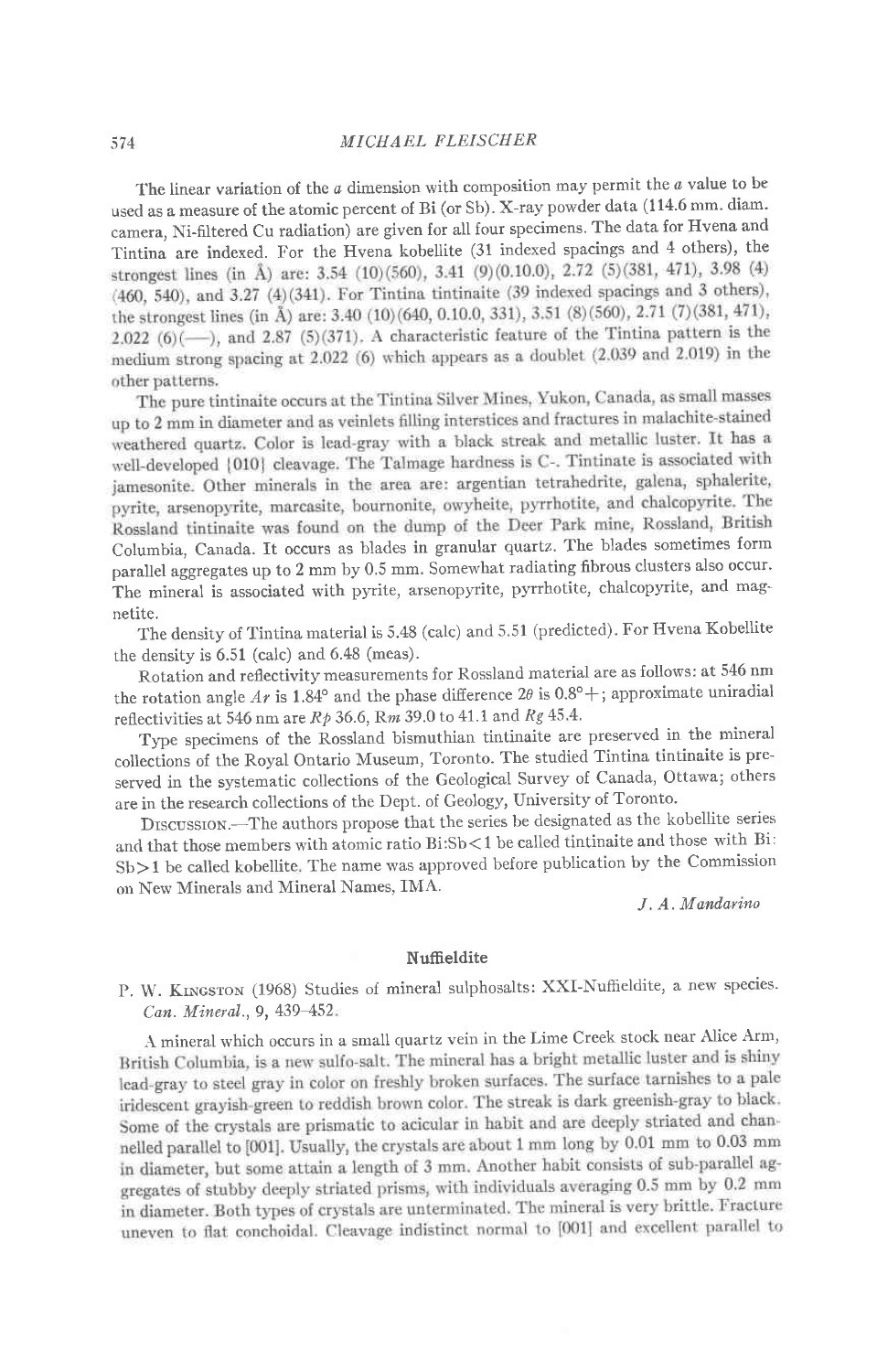[001]. The latter may really be the easy separation of parallel needles. Long needles are quite elastic. The measured density (Berman balance) is  $7.01 \pm 0.07$ .

Reflectivity and micro-hardness values were determined by prof. W. Uytenbogaardt Vickers hardness of nuffieldite is 149-178 as compared to 201-218 for aikinite (15 g. load). The minimum and maximum reflectivity values (in  $\%$ ) are: 470 nm, 39.8-45.6; 546 nm, 39.0-M.9; and 589 nm, 38.6-44.5.

In polished section, the mineral shows no reflection pleochroism. It is very weakly anisotropic, with polarization colors bluish-gray to grayish-red. The mineral is palecreamy-white. No twinning was detected in the polished section.

Single crystal X-ray data indicate the space group  $Pnam$  or  $Pna2_1$ . Refined unit cell parameters are:  $a = 14.602 \pm 0.006$ ,  $b = 21.344 \pm 0.011$ ,  $c = 4.026 \pm 0.002$  (all in Å).

Forty-four indexed spacings from the X-ray powder pattern are listed to  $d=1.280$  A. There are 18 weak, diffuse spacings with  $d$ <1.280. The strongest spacings (for Cu/Ni radiation) are (in A): 3.66 (10)(400), 3.S4 (10)(201), 4.00 (9)(330), 3.16 (8)(231), 2.54 (7) (460), and 1.871 (6)(651, 232).

Nuffieldite was analyzed by three methods: X-ray spectrographic, electron microprobe, and a combination of colorimetry and atomic absorption spectrophotometry. In the X-ray spectrographic method atomic ratios for Bi/Pb, Pb/Cu, and Bi/Cu were determined. These ratios were then recalculated to include the necessary sulfur and to total  $100.00\%$ The results on three samples are as follows: Pb 41.21, 40.46, 41.23; Bi 37.09, 37.89, 35.22; Cu 5.42, 5.33, 7.24; S 16.28, 16.32, 16.31%. The electron microprobe analyses (5-point analyses on each of two crystals) recast to total  $100.0\%$  gave the following averages: Pb 40.0, Bi 37.9, Cu 5.7, S 16.4%. A new colorimetric method for S was developed for sulfide samples in the 0.1-1.0 mg range. Analysis of two samples of nuffieldite (0.580 mg and 0.402 mg) gave S 16.4 and 16.3%. Two atomic absorption spectrophotometric analyses were performed on two samples of nuffieldite; one for Pb and Cu, the other for Bi. The results, Pb 40.3, Bi 37.5, and Cu 6.4 were recalculated to total 83.6% (100.0 less  $16.4\%$  S from colorimetric analysis). Thus, tbe results of the combination of colorimetric and atomic absorption spectrophotometric analyses are: Pb 40.0, Bi 37.2, Cu 6.4, and S 16.4%. Using all of the foregoing analytical results, "preferred" values for each element were chosen bearing in mind the limitations and degrees of accuracy for each method. The final analysis of nuffieldite is given as: Pb 40.42, Bi 37.67, Cu 5.90, S 16.35, total 100.36%. This gives an empirical formula of  $Pb_{10,22}Bi_{9,45}Cu_{4,86}S_{26,73}$  or, idealized,  $Pb_{10}Bi_{10}Cu_{4}S_{27}$ . It is assumed that the excess cu and Pb substitute for Bi. Thus, the formula derived from the analytical data and can be written:  $Pb_{10,00}(Bi_{9,45}Cu_{0,87}Pb_{0,22})Cu_{7,00}$ . The density calculated from this formula is 7.006  $(Z=1)$  and that calculated from the ideal formula is 7.041. These compare favorably with the measured density of  $7.01 \pm 0.07$ .

The name is for Prof. E. W. Nuffield, University of Toronto. The mineral and name were approved before publication by the Commission on New Minerals and Mineral Names, IMA.

DISCUSSION.-No mention is made of where type material is preserved.

J. A. Mandarino

#### Balavinskite

YA. YA. YARZHEMSKII (1966) Microscopic study of Halogen Rocks. Akad. Nauk SSSR, Sibirsk. Otdel. Vses. Nauch.-Issled. Inst. Galurgii, Izd. Nauka, Novosibirsk, 64 p. (in Russian).

A table of optical data (p. 30-31) has the entry: balavinskite,  $2SrO·3B<sub>2</sub>O<sub>3</sub>·4H<sub>2</sub>O$ , ns  $\alpha$  1.519,  $\beta$  1.552,  $\gamma$  1.561, 2V large. No other data are given.

R. C. Erd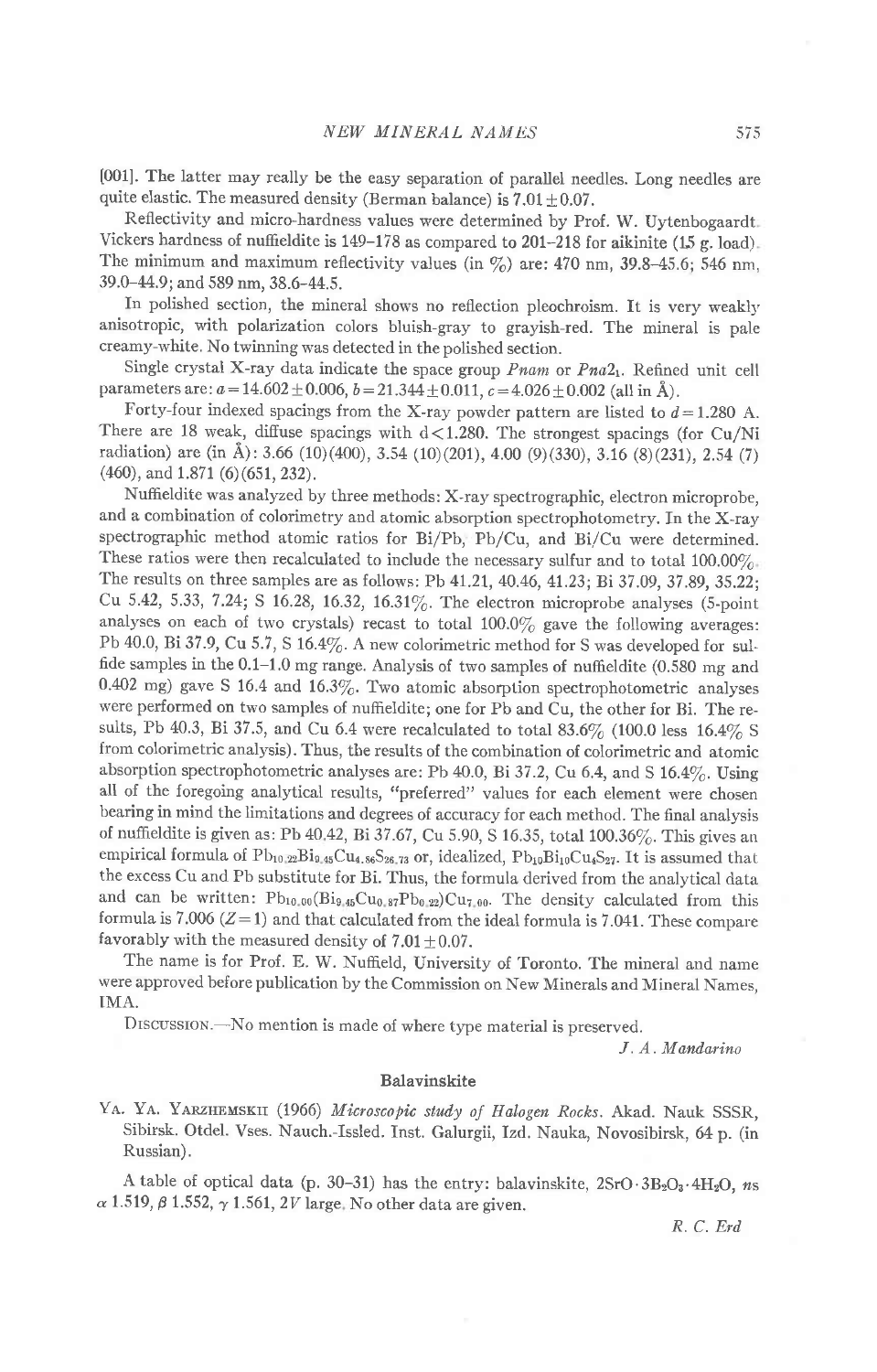### Weloganite

ANN P. SABINA, J. L. JAMBOR AND A. G. PLANT (1968) Weloganite, a new strontium zirconium carbonate from Montreal Island, Canada. Can. Mineral., 9, 468-477.

Weloganite occurs as poorly developed crystais in vugs in an alkalic sill, 5 to 10 feet thick, which has intruded Trenton limestone at St. Michel, Montreal Island, Quebec. The crystals are roughly hexagonal in outline, and the prism faces are heavily striated parallel to the base. The crystal terminations are roughly pyramidal and range from a blunt point formed by tapering of the prism faces to an abrupt flat pedion which is often wider than the main portion of the crystal. The crystals range in length from more than 3 cm to 2 mm.

The mineral is lemon-yellow to amber, luster vitreous, streak white. Basal sections of many crystals are zoned from white to various shades of yellow. Thin fragments are colorless and transparent. Weloganite has conchoidal fracture, perfect basal cleavage and a hardness of  $3\frac{1}{2}$ . The specific gravity is  $3.22 \pm 0.03$  (by suspension in heavy liquids). Measurements of specifc gravity of 5 crystal fragments by means of the Berman balance gave 3.16 to 3.22, average 3.20.

Weloganite, in spite of its higher symmetry, is usually optically biaxial with  $\langle \cdot \rangle 2V$ about 15°,  $\alpha$  = 1.558,  $\beta$  = 1.646, and  $\gamma$  = 1.648, all  $\pm$  0.003. The *n*s are variable, and 2V may approach 0°.

Chemical analysis (Sr by flame photometry, Zr by electron microprobe) of a sample gave: SrO 41.0, ZrO<sub>2</sub> 19.4, CO<sub>2</sub> 32.2, H<sub>2</sub>O 6.6, total 99.2 $\%$ . Tests for sulfate and chlorine were negative. The analytical results recalculated to  $100\%$  give an empirical formula of  $Sr_5Zr_2C_{9.3}H_{9.3}O_{32.2}$ ; the theoretical formula is given as  $Sr_5Zr_2C_9H_8O_{31}$  or  $Sr_5Zr_2(CO_3)_9 \cdot 4H_2O$ . This gives a calculated specific gravity of 3.260 (with  $Z=2$ ) in good agreement with the measured value of 3.20. Probably the zirconium is bound in the mineral as a carbonated complex. Infrared spectrophotometry indicates the possibility of  $HCO<sub>3</sub>$  groups, but the results are not conclusive. Also, there may be two non-equivalent carbonate molecules in the structure. Detailed DTA and TGA studies failed to solve the problem of the structural formula of weloganite. However, small amounts of water and large amounts of  $CO<sub>2</sub>$  persist to relatively high temperatures.

Single crystal X-ray studies give P3, or P3<sub>2</sub> as the space group, with  $a=8.96$  and c  $=18.06$ A. The X-ray powder pattern (21 indexed and 29 unindexed spacings) has the following strongest spacings (for CuK $\alpha$  radiation): 2.809 (10)(106), 4.35 (9)(111), 2.590  $(7)(300)$ , 2.227  $(7)(117, 221)$ , and 2.009  $(7)(009)$ , all in Å.

Specimens are preserved in the National Mineral Collection, Ottawa. The name is in honor of Sir William E. Logan, first director of the Geological Survey of Canada. The name was approved before publication by the Commission on New Minerals and Mineral Names, IMA.

J.A. Mandarino

# Bukovskyite

FRANTISEK NOVAK, PAVEL POVONDRA, AND JIRI VTELENSKY (1967) Bukovskyite, Fe<sub>2</sub>+3  $\cdot$ (AsO<sub>4</sub>)(SO<sub>4</sub>)(OH) $\cdot$ 7H<sub>2</sub>O, from Kank near Kutna Hora-a new mineral: Acta Univ. Carolinae, Geol. 4, 297-325.

Three analyses by Povondra gave, resp.  $Fe_2O_3$  31.40, 30.71, 32.42; Al<sub>2</sub>O<sub>3</sub> 1.43, -- $-$ ; SO<sub>3</sub> 14.69, 15.68, 16.50; As<sub>2</sub>O<sub>5</sub> 22.10, 21.62, 22.10; H<sub>2</sub>O 29.41, 31.61, 28.12; SiO<sub>2</sub> 0.90,  $t_{\text{t}}$ ,  $\text{t}_{\text{t}}$ ,  $\text{mgO } 0.11, \text{t}_{\text{t}}$ ,  $\text{t}_{\text{t}}$  CaO 0.17;  $\text{t}_{\text{t}}$ ,  $\text{t}_{\text{t}}$  sum 100.21, 99.62, 99.32% corresponding to the formula above. The mineral loses  $30.1\%$  weight to  $350^{\circ}$  (probably H<sub>2</sub>O) and,  $15.3\%$  additional at 630-760<sup>o</sup> (probably SO<sub>3</sub>). DTA curves show a large endothermic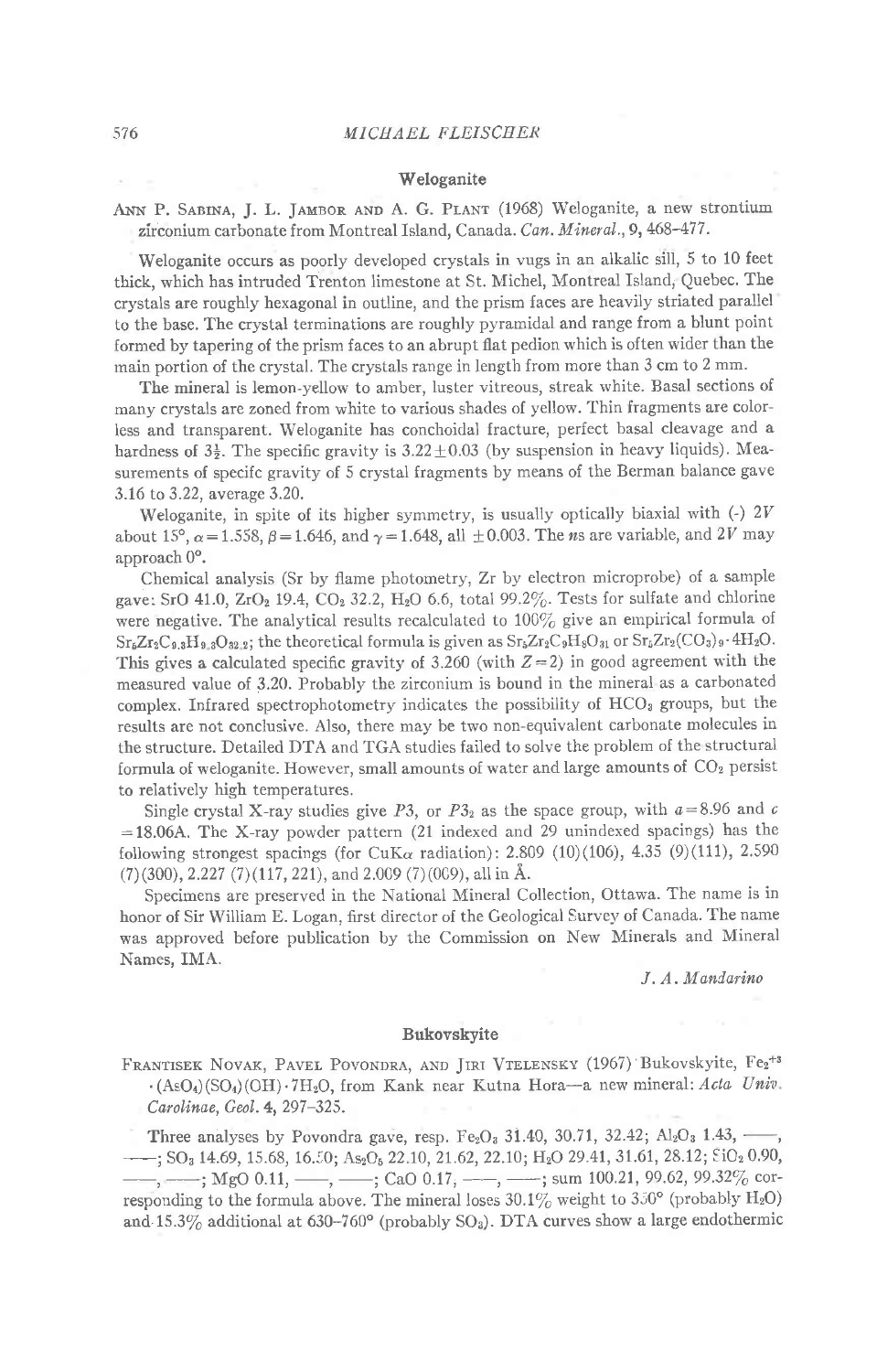break at 130° with a smaller shoulder at 180°; exothermal breaks at 615-630° and 645-660°, and a large endothermal break at  $72\degree$ . The mineral is readily soluble in HCl.

X-ray powder data are given (57 lines); the strongest lines for 2 specimens are 9.56, 9.60 (10); 9.16, 9.21 (10); 8.84 (5, 8); 5.30 (6, 8); 4.667 (3, 7); 4.583 (3); 4.607 (7); 4.458  $(6)$ ; 4.480  $(9)$ ; 3.897  $(7)$ ; 3.914  $(9)$ ; 3.660  $(6)$ ; 3.679  $(8)$ ; 3.587  $(7)$ ; 3.601  $(9)$ ; 3.312  $(5)$ ; 3.318 (8).

The mineral consists of pale yellowish-green to grayish-green microcrystalline aggregates of needles averaging  $0.05 \times 0.007$  mm in size, apparently monoclinic. ns determined by E. Fediukova were  $\beta'$  1.582,  $\gamma'$  1.6305, birefringence > 0.056, extinction angle 22°; determined by F. Ulrich in 1930,  $\beta'$  1.570,  $\gamma'$  1.626, birefringence > 0.049, extinction angle 18°. Optical sign not stated. G. (pycnometer) 2.334, 2.34 determined (by Bukovsky in 1915). Infra-red absorption curves are given.

The mineral has long been known as an alteration product of arsenopyrite on the old dumps at Kutna Hora, Czechoslovakia. It was called "arsendestinezite" by Ulrich in 1930; that name is now abandoned for bukovskyite, for professor Antonin Bukovsky (1865-19:0) of the secondary school at Kutna Hora, who had studied the mineral more than 50 years ago.

The name was approved before publication by the Commission on New Minerals and Mineral Names, IMA.

DISCUSSION.--Differs from sarmientite [Amer. Mineral. 27, 333 (1942)], which contains  $2 H_{2}O$  less and has much higher ns and a different X-ray pattern. Similar in composition to some samples of pitticite, which is isotropic and amorphous to X\_rays.

# Bannisterite

MARIE LINDBERG SMITH, AND CLIFFORD FRONDEL (1968) The related layered minerals ganophyllite, bannisterite, and stilpnomelane: Mineralog. Mag., 36, 893-913.

It is shown that material from Benallt Mine, Wales, and Franklin, N. J., described as ganophyllite contains a second, very similar mineral, here named bannisterite, which differs in unit cell and optical orientation. It also occurs at the Ananai Mine, Kochi, Japan. True ganophyllite has space group  $A2/a$ ,  $a=16.60$ ,  $b=27.04$ ,  $c=50.34A$ .,  $\beta=94^{\circ}10'$ ; bannisterite has space group  $A2/a$ ,  $a=22.20$ ,  $b=16.32$ ,  $c=24.70$ ,  $\beta=94^{\circ}20'$ . The strongest X-ray lines for bannisterite are 12.33 (100)(002), 4.593 (10)(224), 4.103 b (15)(006), 3.077  $(12)(20\overline{8})$ ,  $2.638(15)(3.6.12)$ ,  $2.606(11)(60\overline{8})$ ,  $2.410(10)(3.10.0)$ .

Chemical analysis of bannisterite from Franklin by J. Ito gave  $SiO<sub>2</sub>$  39.67,  $Al<sub>2</sub>O<sub>8</sub>$  7.95,  $Fe<sub>2</sub>O<sub>3</sub>$  0.90, MgO 0.20, MnO 35.15, CaO 1.11, PbO 0.20, Na<sub>2</sub>O 2.18, K<sub>2</sub>O 2.70, H<sub>2</sub>O 9.79, sum 99.85%. G. 2.84. Bannisterite is optically biaxial, negative,  $2V$  small to medium, ns are given for 4 samples; the extremes are  $\alpha$  = 1.544, 1.574;  $\beta$  = 1.586, 1.611;  $\gamma$  = 1.589, 1.612. Pleochroic X nearly colorless, Y and Z pale yellow to brown,  $Y=b$ , Z nearly=a (for ganophyllite,  $Z = b$ , Y nearly = a).

The name is for Frederick A. Bannister, formerly keeper of Minerals, British Museum of Natural History. The mineral and the name'were approved before publication by the Commission on New Minerals and Mineral Names, IMA.

### Joesmithite

PAUL B. MOORE (1968) Joesmithite, a new amphibole-like mineral from Långban. Arkiv Min. Geol. 4, 487-492; P. B. MOORE (1968) The crystal structure of joesmithite; a preliminary note. Mineralog. Mag. 36, 876-879.

About two dozen specimens in the Långban collection of the Swedish Natural History Museum are labelled "Flink unknown No. 101" or "mineral resembling pinakiolite."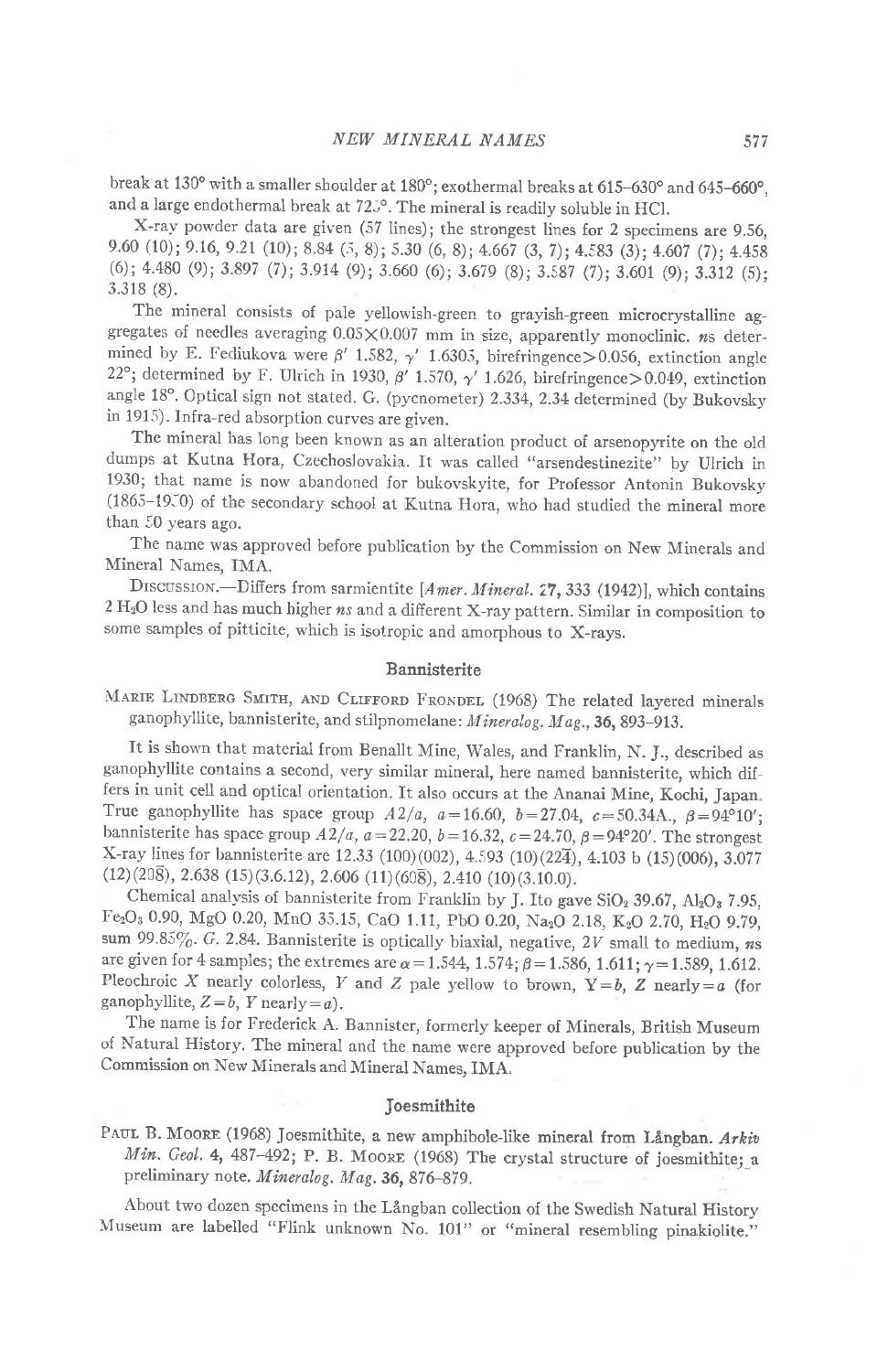This new mineral occurs generously as the last mineral to crystallize in a hematite-magnetite-schefferite skarn assemblage, lining cavities and wholly enclosed in younger calcite. The monoclinic crystals, some fully terminated and with symmetry  $2/m$ , are prismatic and show the forms {010}, {100}, {110}, {011}, [T12] and {1131. {110} cleavage is perfect,  $H=5\frac{1}{2}$ , streak pale brown,  $\rho=3.83\pm0.01$  g/cc. 2V large (+),  $\alpha=1.747\pm0.005$ ,  $\beta=1.765$  $\pm 0.005$ ,  $\gamma=1.78\pm0.01$ , absorption  $Y>X,Z$  with Y brown with an olive tint and X,Z brown. Optic orientation not reported.

Analysis by emission spectrography by Benita Rajandi, supplemented by determina tion of water and of oxidation grades by A. Parwel, leads to the formula

 $({\rm Pb}_{0.6}{\rm Ca}_{0.6}{\rm Ba}_{0.1}{\rm Mn}_{0.8})Ca_{4.0}{\rm Fe}_{2.0}{}^{3+}({\rm Mg}_{6.3}{\rm Fe}_{1.4}{}^{3+}{\rm Fe}_{0.8}{}^{2+}{\rm Al}_{0.3})(\rm Si_{13.8}{\rm Be}_{0.1})(\rm OH)_{14.9}{\rm O}_{39.7},$ 

or

 $(Pb, Ca, Mn, Ba)<sub>2</sub>Ca<sub>4</sub>Fe<sub>2</sub><sup>3+</sup>(Mg, Fe<sup>2+</sup>)<sub>8</sub>(Si<sub>2</sub>O<sub>6</sub>)<sub>4</sub>[Si(O, OH)<sub>4</sub>]<sub>4</sub>(OH)<sub>8</sub>.$ 

structure cell data based on single crystal X-ray observations plus powder data are:  $a=9.88\pm0.02$ ,  $b=17.87\pm0.02$ ,  $c=5.227\pm0.005$  Å,  $\beta=105^{\circ}40'\pm10'$ , space group  $P2/a$  $Z=2$ . The seven most prominent lines in the indexed X-ray powder pattern are: 3.33 (10),  $2.564$  (6),  $2.530$  (6),  $2.740$  ( $5\frac{1}{2}$ ),  $3.70$  (5),  $2.903$  (5),  $2.676$  (5).

The mineral is named in honor of Professor Joseph V. Smith of the University of Chicago. The name was approved before publictaion by the IMA Commission on Neu' Minerals and New Mineral Names.

A. Pobsl

### Krinovite

EDWARD OLSEN, AND LOUIS FUCHS (1968) Krinovite, NaMg<sub>2</sub>CrSi<sub>3</sub>O<sub>10</sub>: a new meteorite mineral. Science 161, 786-787.

Electron microprobe analyses by E. Olsen and I. S. McCallum gave  $SiO<sub>2</sub> 48.1 \pm 0.7$ , TiO<sub>2</sub>  $0.5\pm0.1$ , Al<sub>2</sub>O<sub>3</sub>  $0.6\pm0.1$ , Cr<sub>2</sub>O<sub>3</sub> 19.1 $\pm0.5$ , FeO 1.8 $\pm0.04$ , MgO 19.7 $\pm0.4$ , MnO 0.1 $\pm$ 0.007, CaO 0.1 $\pm$ 0.01, Na<sub>2</sub>O 9.1 $\pm$ 0.5, K<sub>2</sub>O none, sum 99.1%, corresponding to the formula above. Attempts at synthesis failed. when heated at 1000' in air or in vacuo, the mineral lost its color; olivine (in air), magnesiochromite, cristobalite, and unidentified phases were formed.

Weissenberg study showed the mineral to be monoclinic,  $a=19.48\pm0.04$ ,  $b=29.18$  $\pm 0.06$ ,  $c = 10.25 \pm 0.02$ A.,  $\beta = 103 \pm 2^{\circ}$ . The space group could not be determined because of twinning. The strongest X-ray lines (43 listed) are 7.92 (60), 7.27 (50), 4.130 (50), 3.639 (60), 3.104 (60), 2.893 (80), 2.655 (90), 2.501 (100), 2.080 (70), 2.049 (60), 1.969 (50), 1.598 (50), 1.470 (50), 1.456 (s0), 1.448 (50).

The krinovite is deep emerald green. H. 5.5-7, 6.3.38 (measured, sink-float), 3.44 calcd. for Z=32. No cleavage was observed. Optically biaxial, positive, ns (Na),  $\alpha$ =1.712  $\pm 0.002$ ,  $\beta = 1.725 \pm 0.002$ ,  $\gamma = 1.760 \pm 0.005$ ,  $2V = 61 \pm 2^{\circ}$  measured, 64° calcd. Optic axial plane is parallel to b. Pleochroism intense,  $X=b$ , yellow green, Y blue-green, Z greenishbiack (sometimes anomalous dark reddish-brown).

The mineral occurs as minute subhedral grains (largest approx. 200 microns) dis seminated within graphite nodules in the octahedrite meteorites Canyon Diablo, Wichita County, and Youndegin. Associated minerals in the first 2 include roedderite, high albite, and richterite; also ureyite and chromite in Canyon Diablo, and olivine (Fo 99) in Wichita County.

The name (pronounced kreen'-off-ite) is for E. L. Krinov, noted Russian investigator of meteorites. The mineral and name were approved before publication by the Commission on New Minerals and Mineral Names, IMA.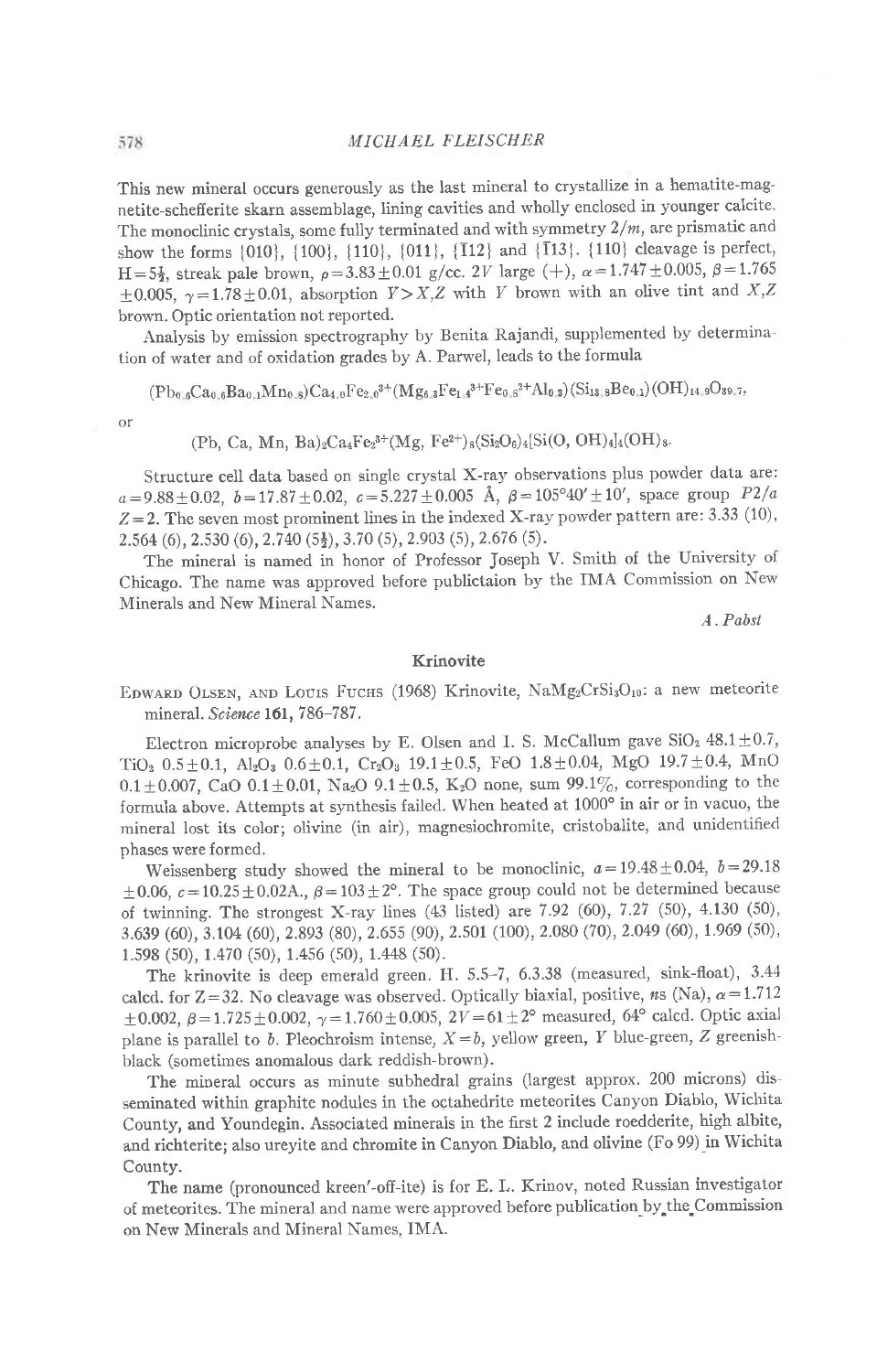### NEW DATA

### Perryite

S. J. B. REED, (1968) Perryite in the Kota-Kota and South Oman enstatite chondrites. Mineralog. Mag. 36, 850-854.

Microprobe analyses gave for perryite from Kota-Kota and South Onan, resp., Ni 81.0, 75.5, Fe 4.0, 6.3; Si 12.4, 15.0; P 3.5, 2.4, sum 100.9, 99.2%, corresponding to  $(Ni_{1.90}Fe_{0.1})$  $(\text{Si}_{6.61}\text{P}_{0.16})$  and  $(\text{Ni}_{1.84}, \text{Fe}_{0.16})(\text{Si}_{0.76}\text{P}_{0.11})$ . The formula is therefore (Ni, Fe)(Si, P)<sub>2</sub> with a deficiency in  $Si+P$ . X-ray study is in progress.

DISCUSSION.--Previous inadequate data were abstracted in Amer. Mineral. 52, 559 (1967). The validity of the mineral is confirmed.

#### Lillianite

V. A. KLYAKHIN AND M.T. DMITRIEVA (1968) New data on synthetic and natural lillianite. Dokl. Akad. Nauk SSSR 178, 173-175 [in Russian].

H. H. OTTO AND H. STRUNZ (1968) Zur Kristallchemie synthetischer Blei-Wismut Speissglanze: Neues Jahrb. Mineral., Abhandl. 108, 1-19.

Lillianite, described by Keller in 1889 as  $Pb_3B_3S_6$ , has had a complex history [see Amer. Mineral. 25, 726-734 (1940); 47, 811 (1962), 50, 811 (1965)]. Some of the material studied has been found to be mixtures, but natural material of this composition has been repeatedly described; unfortunately the X-ray data have not been in agreement.

Klyakhin and Dmitrieva have obtained crystals of lillianite by a hydrothermal method. Analysis gave the formula  $Pb_{2.98}Bi_2S_{6.98}$ ,  $\rho=7.06-7.14$ . Single crystal study showed it to be orthorhombic, a  $13.5 \pm 0.1$ , b  $20.7 \pm 0.1$ , c  $4.15 \pm 0.05$  kX,  $\rho$ (calc) 7.09. The strongest X-ray lines arc 3.52 (10), 3.41 (8), 3.02 (7), 2.92 (9), 2.78 (6), 2.L6 (9), 2.06 (10), 1.456  $(6)$ , 1.335  $(8)$ . The natural lillianite described by Ontoev [Dokl. Akod. Nouk SSSR. 126, 8s5-858 (1959)l had 3.51 (10), 3.42 (8), 3.02 (7), 292 (9), 2.78 (6), 2.14 (9), 2.05 (8), 1.456 (6), 1.333 (8). Otto and Strunz synthesized compounds in the system  $PbS-Bi_2S_3$  by melting in sealed tubes. They postulate isomorphous replacement of  $3Pb^{2+}$  by  $2Bi^{3+}$ , leaving a cation vacancy. Crystals of their phase III (10 forms) were orthorhombic space group probably  $a$  13.522,  $b$  20.608,  $c$  4.112A. Partial analysis led to the formula Pb<sub>2.82</sub>  $Bi_{2,12}S_6$ ,  $\rho$ (meas) 7.0 ± 0.05,  $\rho$ (calc) 7.07. The strongest X-ray lines are 3.523 (10), 3.419  $(7), 3.005 (6), 2.913 (8), 2.778 (6), 2.156 (5), 2.070 (6), 1.777 (7).$ 

Another phase (II) had composition  $Pb_{5.46}Bi_{2.36}S_9$ . It was orthorhombic a 13.70, b 31.36,  $c$  4.14A. This might be identical with the tabular "lillianite" described by Syritso and Senderova [ $A$ mer. Mineral., 50, 811 (1965)].

DISCUSSION.-The data in the two papers on synthetic material confirm the validity of the natural mineral described by Ontoev (1959). The name lillianite should be transferred to this. There are apparently other valid Pb-Si sulfides; these require further study.

### Kobellite

See abstract on tintinaite in this issue.

### Unnamed Fe-Ti oxide

PAUL R. VAN LOAN (1968) A new iron-titanium oxide mineral from Hearst, Ontario  $(abstract.)$  Can. Mineral., 9, 581.

The first report of this mineral was abstracted earlier [see Amer. Mineral., 52, 1580 (1967)]. New data given include the results of singlecrystalX-rayand electron difiraction studies. The mineral is hexagonal with space group  $P6<sub>3</sub>22$ ,  $a=2.892\pm0.002$ ,  $c=4.604$